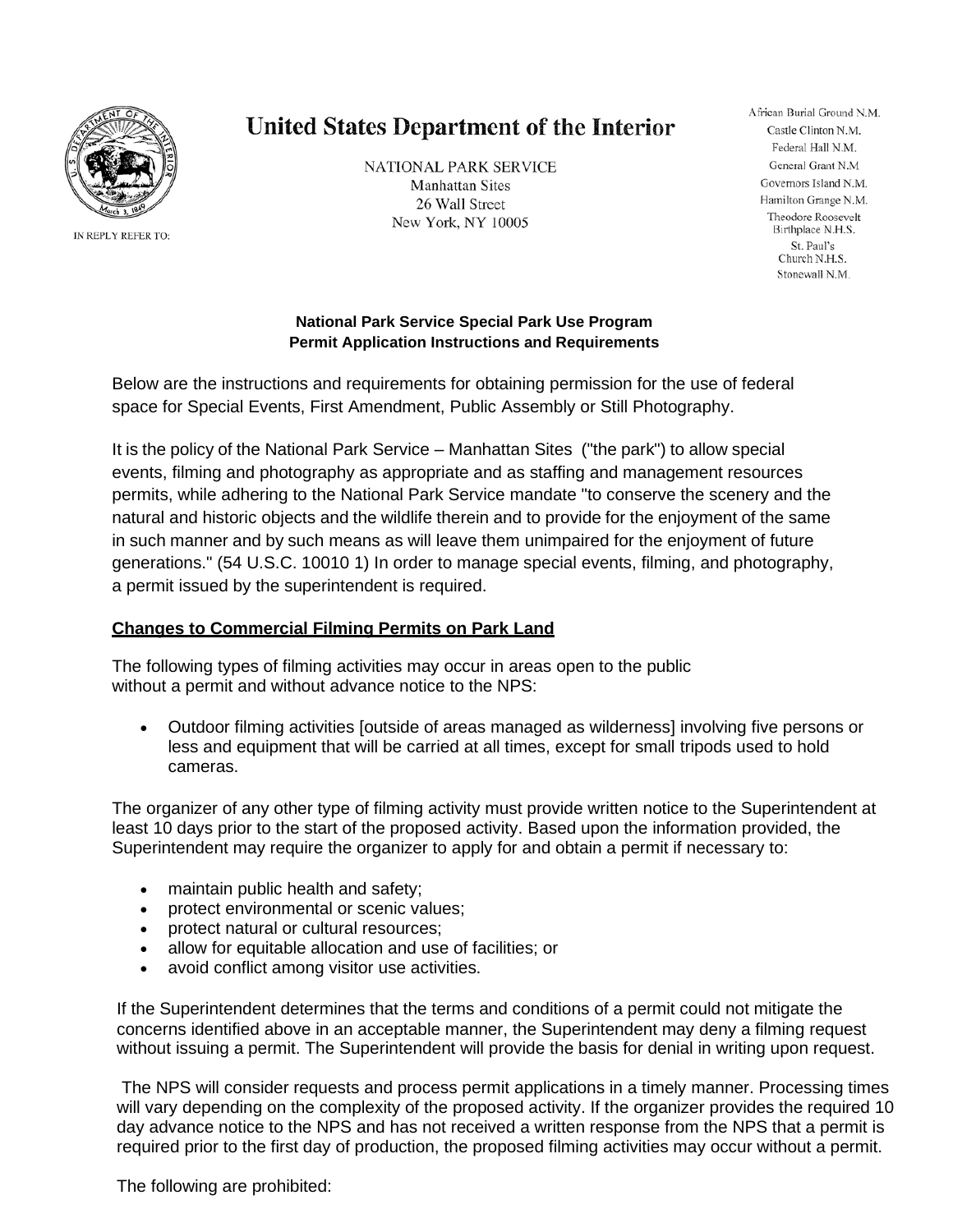- 1. Engaging in a filming activity without providing advance notice to the Superintendent when required.
- 2. Engaging in a filming activity without a permit if [the activity takes place in areas managed as wilderness or if the Superintendent has notified the organizer in writing that a permit is required.
- 3. Violating a term and condition of a permit issued under this action.

Violating a term or condition of a permit issued under to this action may also result in the suspension and revocation of the permit by the Superintendent.

## **Still Photography**

Commercial filming is defined as digital or film recording of a visual image or sound recording by a person, business, or other entity for a market audience, such as for a documentary, television or feature film, advertisement, or similar project. Still photography requires a permit when the activity takes place where or when, members of the public are not allowed, or when the activity uses models, sets or props that are not part of the natural or cultural resources of the park.

Generally, permits are not required for visitors using cameras for their own personal use during public access periods. Sound technicians, and film or video news crews at breaking news events do not require a film permit. However, breaking news events are subject to restrictions and conditions necessary to protect park resources and public health and safety, and to prevent impairment or derogation of park resources. "Breaking news" is defined as an event that cannot be covered at any other time or place.

#### **Special Events**

A special event is a short-term activity that takes place in a park area and:

- Provides a benefit to an individual, group, or organization rather than the public at large;
- Requires written authorization and some degree of management control from the NPSin order to protect park resources and the public interest;
- Is not prohibited by law or regulation.
- Is not initiated, sponsored, or conducted by the NPS Application Process

We recommend that you visit the park before submitting your application. If you have any questions about an event or activity, please email **[masi\\_special\\_park\\_use@nps.gov](mailto:masi_special_park_use@nps.gov)**

# **Applications**

For Special Events, First Amendment, Public Assembly requests; please use NPS Form 10- 930 (Rev. 08/2019)

Please **NOTE** that your application is only a **request** not an APPROVAL of your requested activity. You must allow sufficient time for the park to process your request. In order for park management to consider your request you must submit the application and the processing fee to the office no later than 14 business days prior to the date of your requested activity.

For larger scale activities, the permit application processing time may take up to ten business days. Your permit application will be reviewed by management and a park representative will contact you regarding park management's decision.

#### **Instructions**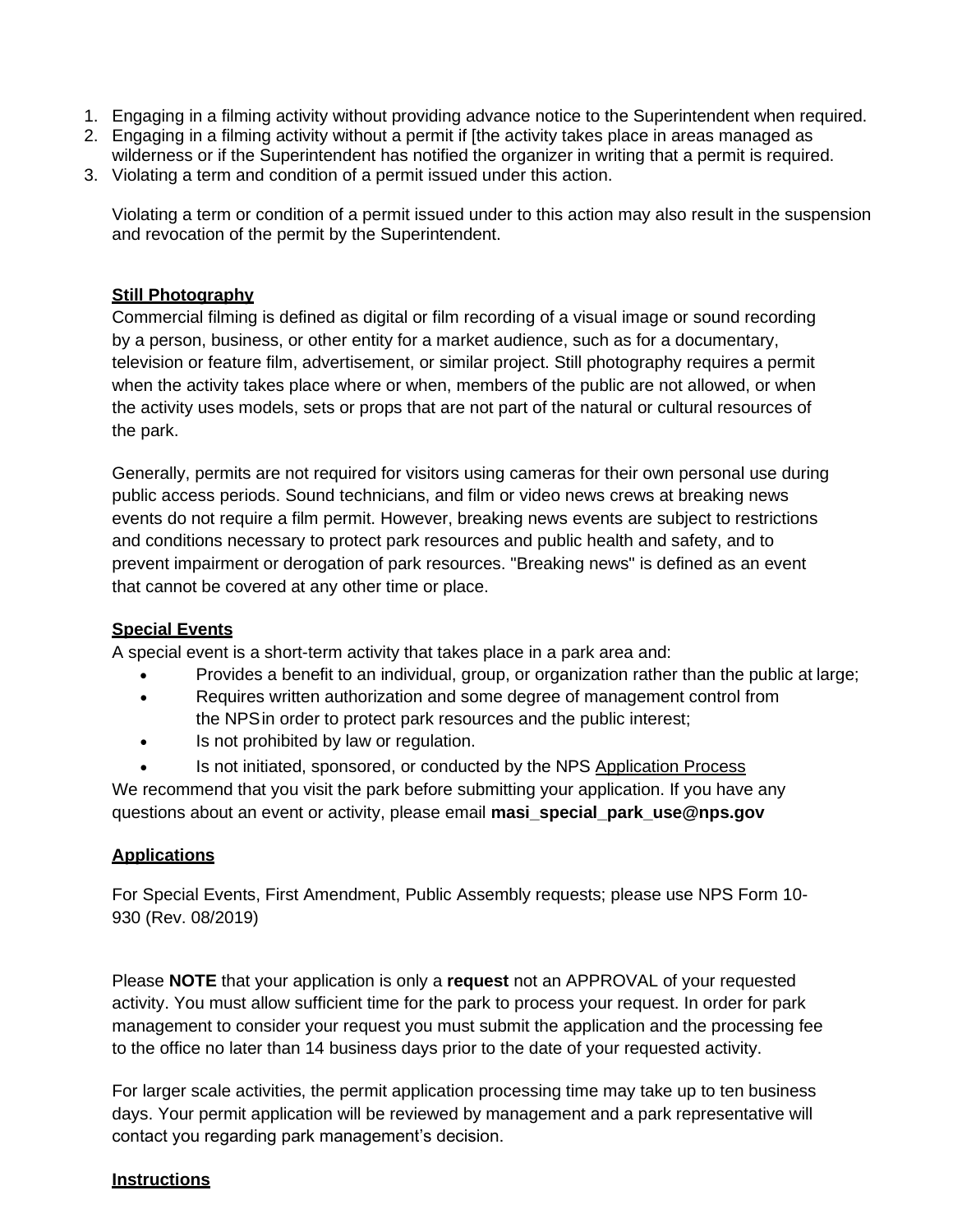You will need to submit a completed filled-out signed application, a safety plan and a \$50.00 non-refundable application processing fee **(Except for commercial filming requests)** in the form of a check or money order made out to the **National Park Service**. Please note that credit cards are not accepted as a form of payment.

The permit application and a \$50.00 non-refundable fee must be emailed to **[masi\\_special\\_park\\_use@nps.gov](mailto:masi_special_park_use@nps.gov)** or sent by mail to

> National Park Service Attention: Business Management Program 26 Wall Street, New York, NY 10005

**NOTE:** The non-refundable \$50.00 application processing fee must accompany the completed signed application. **Applications must be submitted no later than 14 business days before the event.** 

## **Mask Wearing Requirements**

Face masks are required on NPS- administered lands where physical distancing cannot be maintained and in all NPS buildings and facilities.

## **Safety Plan**

A safety plan based on New York Forward requirements must be submitted as part of the application package. Please see the safety plan provided for your convivence on the park website with the application.

#### **First Amendment Activities**

Please note that the permit application processing fee is **NOT** required if the requested activity is an exercise of your First Amendment right. Please allow at least two business days for the application process.

# **First Amendment Activity with Sound Amplification**

If your request for the first amendment activity has the component of sound amplification; then a \$50.00 processing fee is required with the application and you must obtain a New York Police Department sound permit and submit a copy of the sound permit.

# **Requirements (after receiving approval of your permit application activity from the park representative)**

If your application is approved; permit conditions will be sent to you for review and a walk through will be required prior to the release of the permit. A permit will be issued and your signature will be required on the permit.

#### **Location Fees**

Public Law 106-206 54 U.S.C. 100905) requires the National Park Service to collect location fees for still photography. If your application is approved, photography location fee must be paid in advance.

# **Still Photography**

•  $1 - 10$  people  $$50/day$